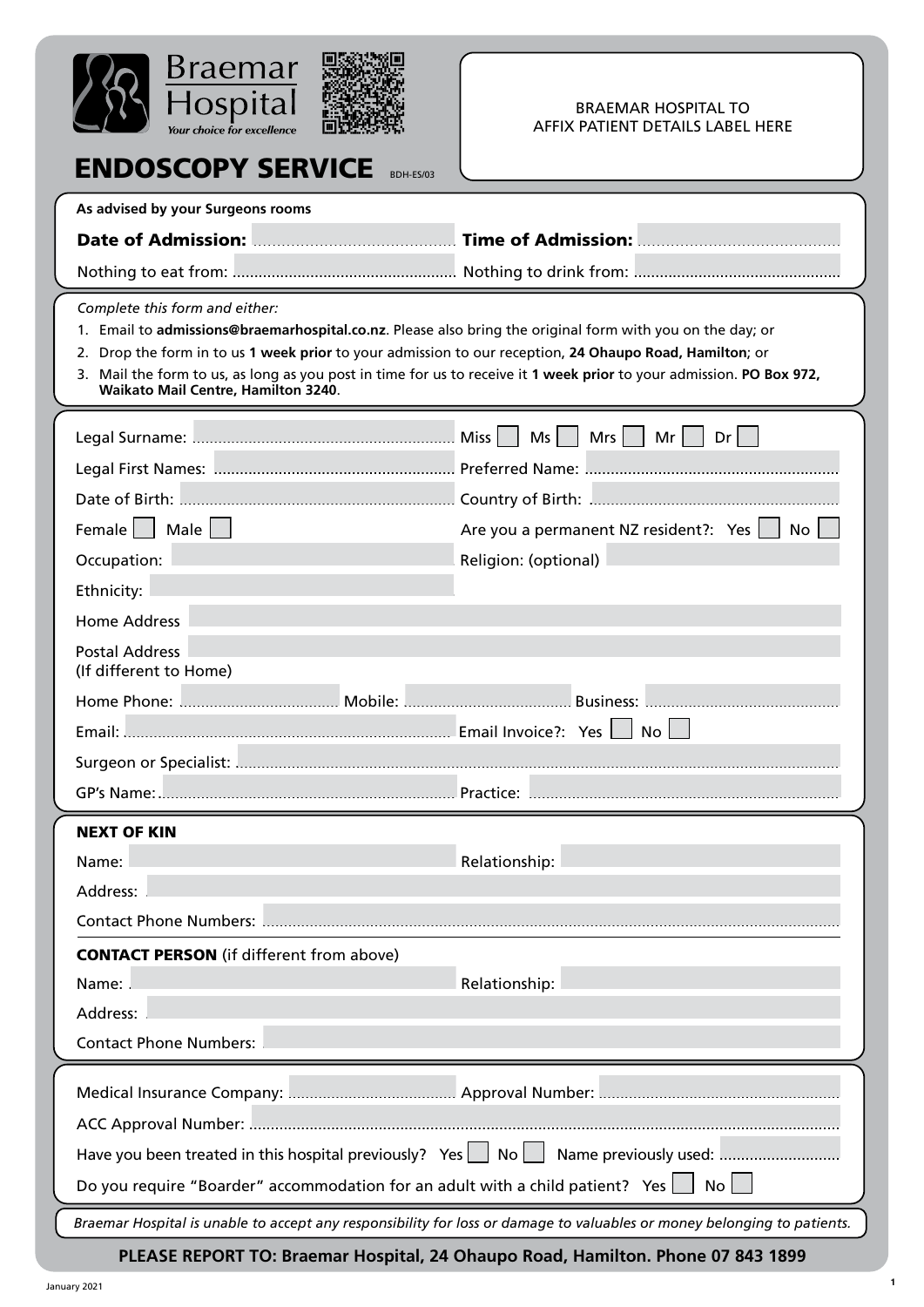# INFORMATION AND CONSENT FORM

### **About Gastroscopy**

Gastroscopy is a visual examination of the lining of the upper gastrointestinal tract using a narrow, flexible tube called a gastroscope. The image is transmitted to a computer screen, which the specialist views. Special instruments can be passed down the gastroscope to obtain a biopsy (a tiny tissue sample) or remove polyps. All samples are sent to the laboratory for analysis. The gastroscope visualises the oesophagus, stomach and duodenum (beginning of the small bowel).

A gastroscopy is normally a safe procedure and complications are rare. The risk of a significant complication is about 1 in 5,000 procedures. As with most procedures there are some risks.

These are rare but include:

- Allergic reaction to the sedative or anaesthetic drugs. This is uncommon.
- Major bleeding.
- There is a risk that an abnormality may not be detected despite gastroscopy being considered a very accurate test.
- Perforation (making a hole in the upper gastrointestinal tract).

### **About Colonoscopy**

Colonoscopy is a visual examination of the large bowel (colon) using a narrow flexible tube called a colonoscope. The colonoscope has a wide angled camera in the tip and when this is passed into your bowel an image of the inner lining is captured. This image is transmitted to a computer screen, which the specialist views. By advancing the colonoscope along the length of the bowel, the whole bowel can be viewed. During the examination tiny samples of tissues called biopsies may be taken, and any polyps removed, for analysis under the microscope.

A Colonoscopy is normally a safe procedure and complications are rare. The risk of a significant complication is about 1 in 1000 procedures. As with most procedures there are some risks.

These are rare but include:

- Allergic reaction to the sedative or anaesthetic drugs. This is uncommon.
- Bleeding if a tissue sample is taken for testing. This usually stops on its own or can be controlled through the colonoscope.
- There is a risk that an abnormality may not be detected despite colonoscopy being considered a very accurate test.
- Perforation (tearing of the bowel wall).

### **About Banding of Haemorrhoids**

This is an effective treatment for internal haemorrhoids which often bleed or prolapse through the anus. A small scope is inserted into the anus and a specialised instrument is used to apply rubber bands over the internal haemorrhoids. The rubber band cuts off the blood supply to the haemorrhoids which usually drop off, along with the band, after 4-7 days.

Complications are very uncommon, however if bleeding becomes severe you should contact your specialist immediately.

Very rarely severe infection can occur, (less than 1 person in 100,000) if you suddenly feel unwell with fever and severe anal pain you must get medical attention immediately as treatment with antibiotics is **urgent**.

# GENERAL PRIVACY STATEMENT

We collect your health information to provide you with appropriate care and to monitor quality.

We share this information with other health care providers and agencies involved in your care.

We treat your information as confidential and ensure that it is kept secure and only accessed by authorised persons.

You have the right to request access to your records and to request correction of the information.

Information may be supplied to family, support people or other agencies if you give us your permission or disclosure is authorised by law.

Our full Privacy Statement is available on our website or from the hospital reception.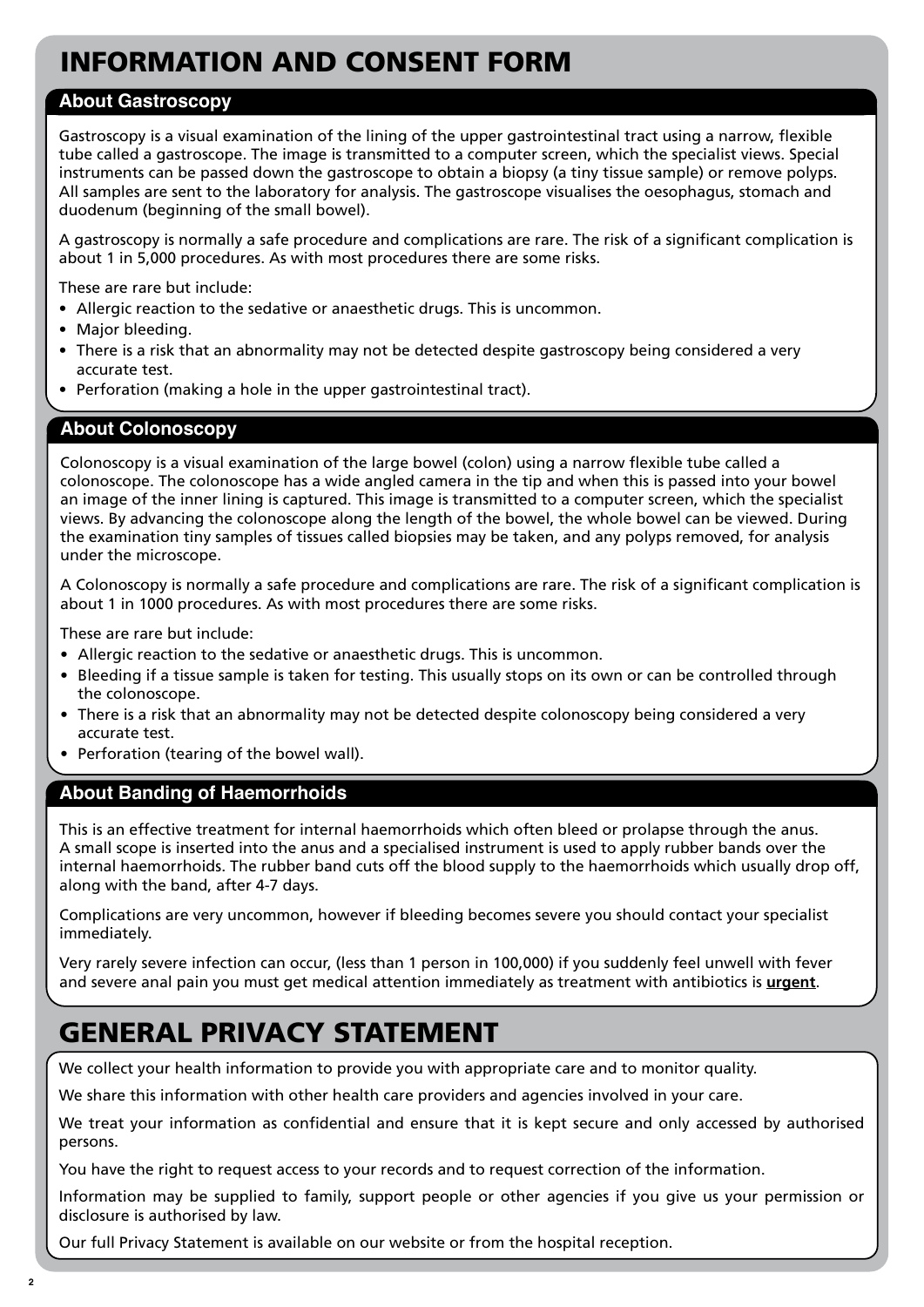### **General Information**

- On arrival for the above procedure, you may be asked to wait in the reception area.
- **• PLEASE NOTE** the time given to you by your specialist's rooms is your admission time and is not the time of your actual procedure.
- The actual investigation will be done on a bed, where you will remain until you recover from the sedation.
- You **MUST NOT** drive for 18 hours after the procedure if you have sedation and 24 hours after the procedure if you have a general anaesthetic. It is important that you arrange for someone to drive you home following your procedure and have a responsible adult stay with you **overnight.** (You are not permitted by law, to drive yourself).
- Please continue your usual medications unless discussed with your specialist.

| be performed on me (or full name of my child/relative/ward)                                                                                                                                                                                                                                                                                                                                                    |  |
|----------------------------------------------------------------------------------------------------------------------------------------------------------------------------------------------------------------------------------------------------------------------------------------------------------------------------------------------------------------------------------------------------------------|--|
| appears below. He/she has explained to me the reasons for and expected risks of the procedure relating to<br>my clinical history and condition. I have had adequate opportunity to ask questions and have received all the<br>information I want and I agree to the procedure/treatment. I understand that I am welcome to ask for more<br>information if I wish, and my consent may be withdrawn at any time. |  |
|                                                                                                                                                                                                                                                                                                                                                                                                                |  |
|                                                                                                                                                                                                                                                                                                                                                                                                                |  |

# ACCOUNT INFORMATION

#### Statement to be signed by patient before surgery I understand and agree that:

- Unless my specialist has advised me otherwise, any hospital fee figure given to me is an estimate only. For example, a procedure may take a shorter or longer time to complete, or, you may require a longer stay in hospital than originally estimated. In most cases though your specialist will be able to provide you with a reasonably accurate estimate.
- I am responsible for the payment of all costs associated with my stay at Braemar Hospital (excluding those which are paid for by another organisation such as ACC, an insurance company, a district health board etc).
- If I am an ACC patient, I will be invoiced for costs not paid by ACC, such as telephone calls, room upgrades, extra meals etc.

#### Before the procedure

- I give permission for Braemar Hospital to check on my current credit status before (or after) my procedure.
- If I have no insurance cover or no prior approval from my insurance company, Braemar Hospital may reserve the right to insist that I pay an estimate of the cost of my procedure in advance. (Braemar Hospital recommends that you obtain prior approval from your insurance company).

#### Invoice and payment

Unless another organisation such as ACC or a district health board are paying the full amount, I will receive invoices from:

- Braemar Hospital, the specialist, the anaesthetist (where applicable), and any other services such as physiotherapy (where applicable).
- If I have insurance cover for my procedure, I agree to promptly:
- Send the invoice to the insurance company.
- Pay for all of the cost of the procedure that is not paid by my insurance company.

#### If I do not have insurance cover:

• I will pay the account in full promptly on receipt of invoice.

#### Overdue accounts

- I agree that I have sufficient funds in place to meet the costs of my procedure at Braemar Hospital on the due date.
- If I do not pay on the due date:
- I will pay the interest charged by Braemar Hospital on any amount unpaid after the due date.
- The interest rate will be 1% per month of the amount unpaid at the end of each month.
- Braemar Hospital may instruct their debt collector or solicitor to recover any amount unpaid after the due date.
- I will pay for all of the debt collection costs incurred by Braemar Hospital or their debt collector and/or legal costs on a solicitor/ client basis.

 $\Gamma$ 

| have read and accept the above terms. |
|---------------------------------------|
|                                       |

I, Patient  $\vert \vert$  Parent  $\vert \vert$  Caregiver  $\vert \vert$ 

#### BRAEMAR HOSPITAL TO AFFIX PATIENT EMAIL LABEL HERE

Date: ....................................................................................... (To be signed at Braemar Hospital)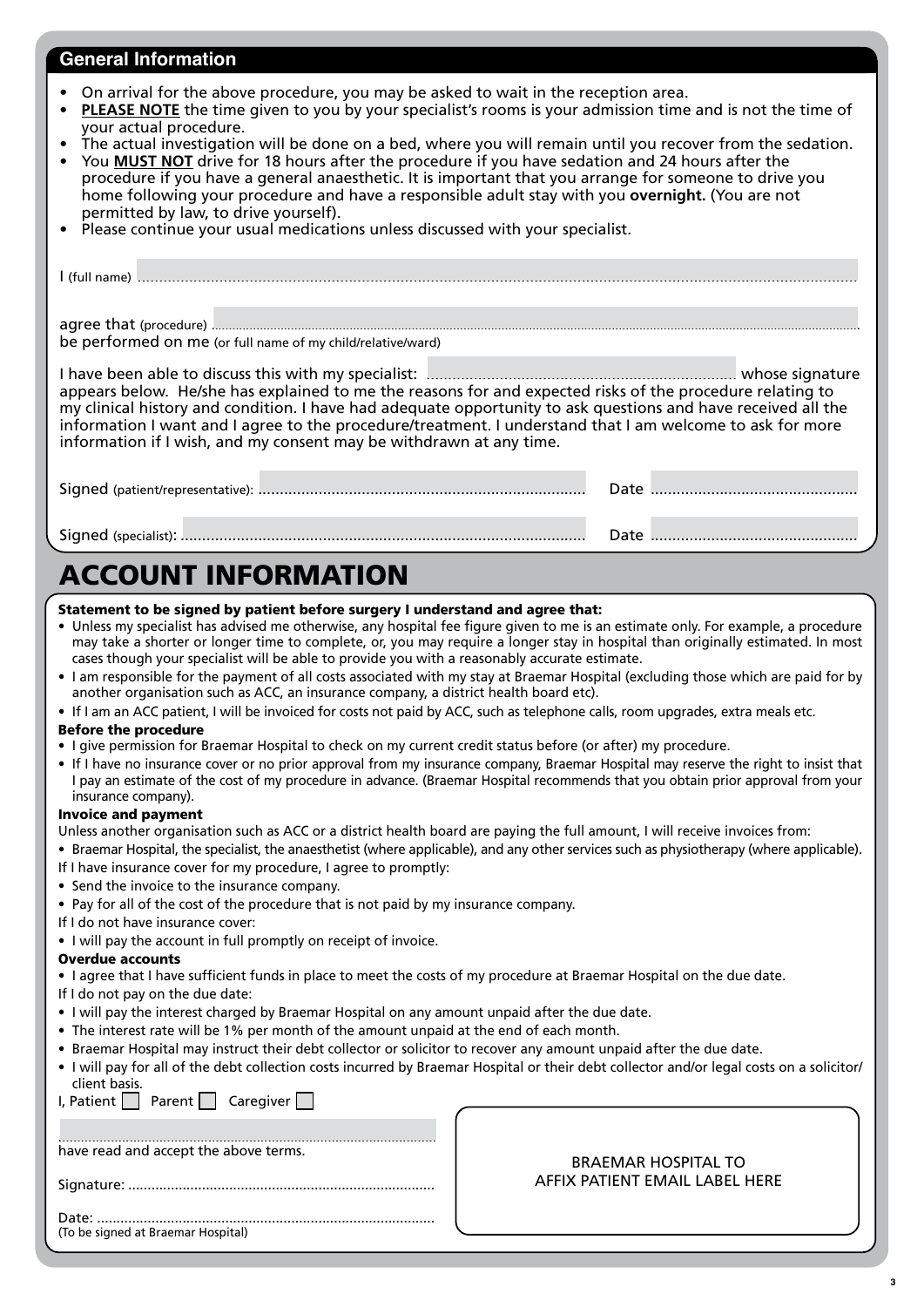|  |  | PLEASE COMPLETE THIS SECTION PRIOR TO YOUR ADMISSION |
|--|--|------------------------------------------------------|
|--|--|------------------------------------------------------|

Do you have any allergies: <br>  $\Box$  YES (please provide details below)  $\Box$  NO

# **Medical/Surgical history**

| Do you have or have you ever had any of the following?                                                               |                                                                                                      |
|----------------------------------------------------------------------------------------------------------------------|------------------------------------------------------------------------------------------------------|
|                                                                                                                      | Y N<br>N                                                                                             |
| Asthma/ Bronchitis                                                                                                   | Metalware/ Prothesis (joint)/ Pacemaker                                                              |
| Sleep Apnoea<br>Hypertension                                                                                         | Heart Problem (Heart valve/ heart attack)<br>Liver/ Kidney disease                                   |
| Infectious Diseases (ESBL, MRSA, TB, Hepatitis, HIV)                                                                 | <b>Blood clotting disorders</b>                                                                      |
| Epilepsy                                                                                                             | Possibility of pregnancy                                                                             |
| <b>Diabetes</b>                                                                                                      | Have had a gastroscopy/colonoscopy before?                                                           |
| Glaucoma                                                                                                             | Other (radiotherapy/ chemotherapy)                                                                   |
| If YES to any of the above, please provide details:                                                                  |                                                                                                      |
| Have you had any major illness/surgery in the past?                                                                  | <b>NO</b><br>YES (please provide details below)                                                      |
|                                                                                                                      |                                                                                                      |
| <b>Current Medication</b>                                                                                            |                                                                                                      |
| Are you taking any blood thinning medication?:                                                                       | <b>YES</b><br><b>NO</b>                                                                              |
| Warfarin<br>Aspirin                                                                                                  | Dabigatran(Pradaxa)<br>Other:                                                                        |
| If YES, when did you last take them?:                                                                                | INR Result (if applicable):                                                                          |
| <b>Other Medications (please list):</b>                                                                              |                                                                                                      |
|                                                                                                                      |                                                                                                      |
|                                                                                                                      |                                                                                                      |
| Pre-Procedure Nursing Assesment - To be completed by admitting Nurse                                                 |                                                                                                      |
|                                                                                                                      |                                                                                                      |
|                                                                                                                      |                                                                                                      |
| Coag-check result (if applicable):                                                                                   |                                                                                                      |
| Patient has:<br>Own teeth<br>Crowns and Caps                                                                         | $\Box$ Clear<br>$\Box$ Muddy<br>Colour:                                                              |
| <b>Partial Plate</b><br><b>Hearing Aids</b><br><b>Full Dentures</b>                                                  |                                                                                                      |
| Have you taken your usual medication today?: $\Box$ YES $\Box$ NO<br>$\Box$ Specialist<br>Consent signed:<br>Patient |                                                                                                      |
|                                                                                                                      |                                                                                                      |
| Valuables sent home with family member<br>Valuables placed in bottom draw in treatment room                          | $\Box$ YES $\Box$ NO<br> YES<br><b>NO</b><br><b>FOLLOW UP PHONE CALL:</b><br><b>NO</b><br><b>YES</b> |
|                                                                                                                      |                                                                                                      |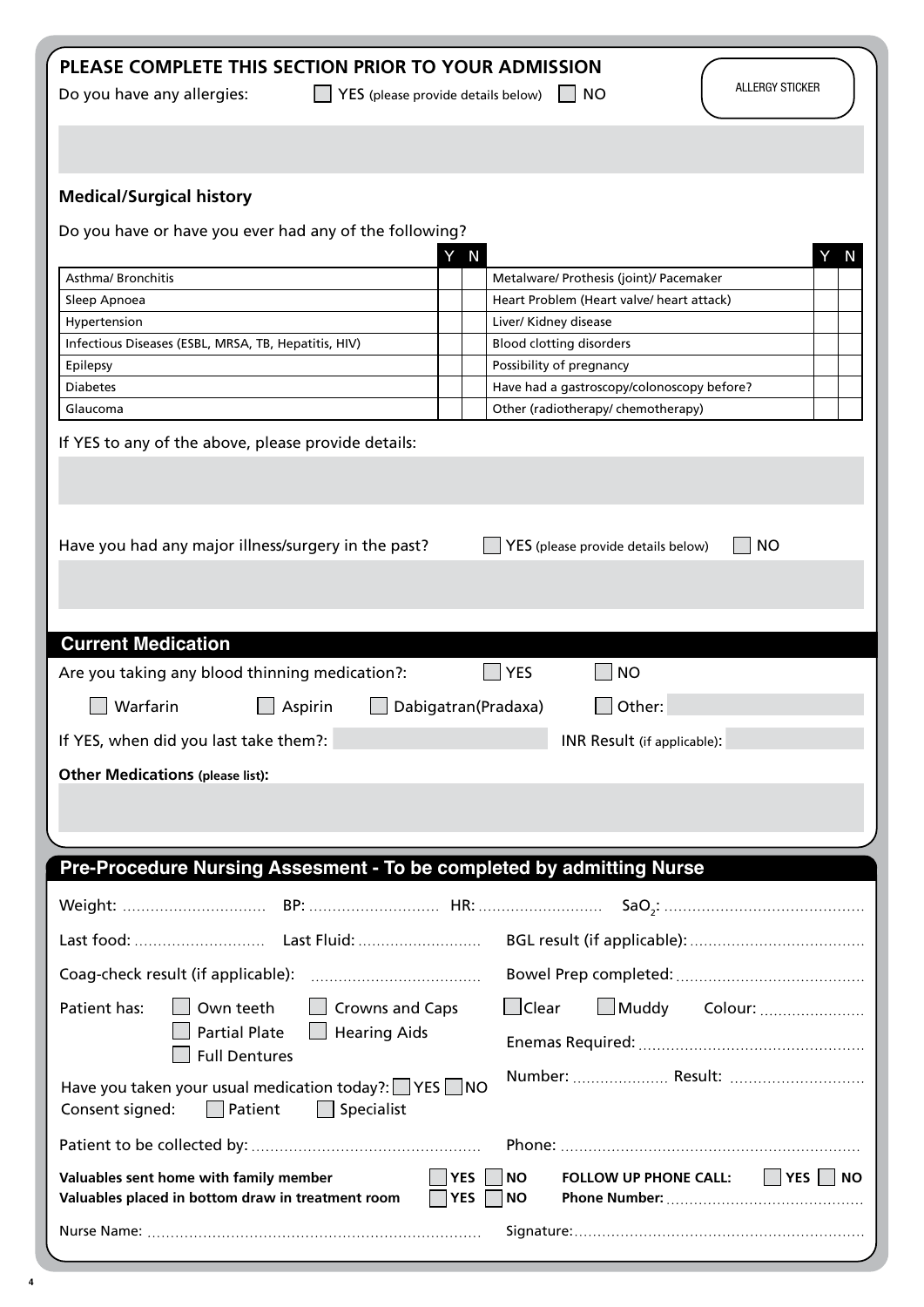# WARD OBSERVATIONS

# **Ward Nursing Notes**

## **Discharge Checklist**

| Tolerating Fluids/light diet      | Referral Form sent/copy to patient            |  |
|-----------------------------------|-----------------------------------------------|--|
| Pain controlled                   | Prescription (if applicable)                  |  |
| Post-procedure instructions given | Valuables returned to patient (if applicable) |  |
| Copy of Endoscopy report given    | IV cannula removed                            |  |

# **Follow-up Phone Call**

| Specimen initials: Health professional administering/checking medications |                              |  |               |                 |                 |  |  |  |  |  |  |  |
|---------------------------------------------------------------------------|------------------------------|--|---------------|-----------------|-----------------|--|--|--|--|--|--|--|
| NAME(Printed)                                                             | <b>POSITION   INITIALS  </b> |  | NAME(Printed) | <b>POSITION</b> | <b>INITIALS</b> |  |  |  |  |  |  |  |
|                                                                           |                              |  |               |                 |                 |  |  |  |  |  |  |  |
|                                                                           |                              |  |               |                 |                 |  |  |  |  |  |  |  |
|                                                                           |                              |  |               |                 |                 |  |  |  |  |  |  |  |
|                                                                           |                              |  |               |                 |                 |  |  |  |  |  |  |  |
|                                                                           |                              |  |               |                 |                 |  |  |  |  |  |  |  |
|                                                                           |                              |  |               |                 |                 |  |  |  |  |  |  |  |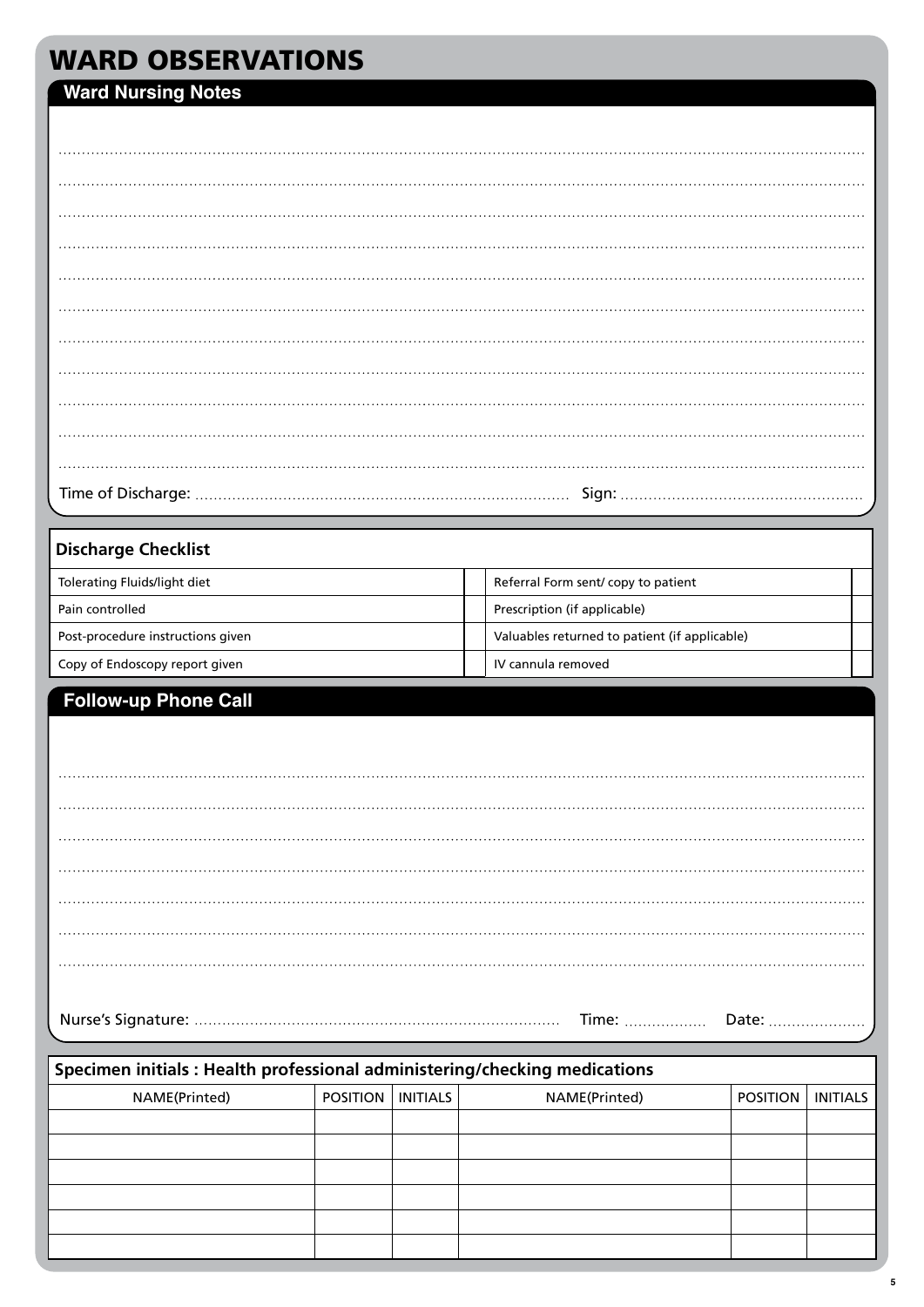|                                                   |             |  |             |                |                 |             |                                                |           |             |             |    |             | TIME IN:                 |                             |                |         | TIME OUT:        |  |                    |  |  |                   |              |
|---------------------------------------------------|-------------|--|-------------|----------------|-----------------|-------------|------------------------------------------------|-----------|-------------|-------------|----|-------------|--------------------------|-----------------------------|----------------|---------|------------------|--|--------------------|--|--|-------------------|--------------|
| PLEASE AFFIX PATIENT DETAILS<br><b>LABEL HERE</b> |             |  |             |                |                 |             |                                                |           |             |             |    |             |                          |                             |                |         |                  |  |                    |  |  |                   |              |
| <b>TRACEABILITY STICKERS</b>                      |             |  |             |                |                 |             |                                                |           |             |             |    |             |                          |                             |                |         | ENDOSCOPE NUMBER |  |                    |  |  |                   |              |
|                                                   |             |  |             |                |                 |             |                                                |           |             |             |    |             |                          |                             |                |         |                  |  |                    |  |  |                   |              |
| <b>PROCEDURE</b>                                  |             |  | Allergy:    |                |                 | <b>YES</b>  |                                                | <b>NO</b> |             |             |    |             |                          |                             |                |         |                  |  |                    |  |  |                   |              |
| Mouthguard<br>EUS<br>Gastroscopy                  |             |  |             |                |                 |             |                                                |           |             |             |    |             |                          | <b>IV Cannula Insertion</b> |                |         |                  |  |                    |  |  |                   |              |
| Dilatation                                        |             |  |             |                |                 | <b>FNA</b>  |                                                |           |             |             |    | R) ACF      |                          |                             | L) ACF         |         |                  |  |                    |  |  |                   |              |
| Colonoscopy                                       |             |  |             |                |                 | <b>ERCP</b> |                                                |           |             |             |    |             |                          | R) Hand $\Box$              | L) Hand $\Box$ |         |                  |  | Size: $\_\_$       |  |  |                   |              |
| Flexible sigmoidoscopy                            |             |  |             |                |                 |             | Tattooing                                      |           |             |             |    |             |                          |                             |                |         |                  |  |                    |  |  |                   |              |
| <b>Banding haemorrhoids / Varices</b>             |             |  |             |                |                 | Other       |                                                |           |             |             |    |             |                          |                             |                |         |                  |  | Sign:              |  |  |                   |              |
| <b>Medication Administered During Procedure</b>   |             |  |             |                |                 |             |                                                |           |             |             |    |             |                          |                             |                |         |                  |  |                    |  |  |                   |              |
| <b>DRUG</b>                                       | <b>TIME</b> |  | <b>DOSE</b> |                | <b>TIME</b>     |             | <b>DOSE</b>                                    |           | <b>TIME</b> | <b>DOSE</b> |    | <b>TIME</b> |                          | <b>DOSE</b>                 |                | Nurse 1 |                  |  | Nurse <sub>2</sub> |  |  | <b>Specialist</b> |              |
| IV Midazolam (mg)                                 |             |  |             |                |                 |             |                                                |           |             |             |    |             |                          |                             |                |         |                  |  |                    |  |  |                   |              |
| IV Fentanyl (mcg)                                 |             |  |             |                |                 |             |                                                |           |             |             |    |             |                          |                             |                |         |                  |  |                    |  |  |                   |              |
| Hyoscine N-Butyl<br>Bromide (mg)                  |             |  |             |                |                 |             |                                                |           |             |             |    |             |                          |                             |                |         |                  |  |                    |  |  |                   |              |
| Lidocaine Spray                                   |             |  |             |                |                 |             |                                                |           |             |             |    |             |                          |                             |                |         |                  |  |                    |  |  |                   |              |
| IV Fluids                                         |             |  |             |                |                 |             |                                                |           |             |             |    |             |                          |                             |                |         |                  |  |                    |  |  |                   |              |
|                                                   |             |  |             |                |                 |             |                                                |           |             |             |    |             |                          |                             |                |         |                  |  |                    |  |  |                   |              |
| Time                                              |             |  |             |                |                 |             |                                                |           |             |             |    |             |                          |                             |                |         |                  |  |                    |  |  |                   |              |
| O <sup>2</sup>                                    |             |  |             |                |                 |             |                                                |           |             |             |    |             |                          |                             |                |         |                  |  |                    |  |  |                   |              |
| SaO <sup>2</sup>                                  |             |  |             |                |                 |             |                                                |           |             |             |    |             |                          |                             |                |         |                  |  |                    |  |  |                   |              |
| Resps                                             |             |  |             |                |                 |             |                                                |           |             |             |    |             |                          |                             |                |         |                  |  |                    |  |  |                   |              |
| 220                                               |             |  |             |                |                 |             |                                                |           |             |             |    |             |                          |                             |                |         |                  |  |                    |  |  |                   |              |
| 200                                               |             |  |             |                |                 |             |                                                |           |             |             |    |             |                          |                             |                |         |                  |  |                    |  |  |                   |              |
| 180                                               |             |  |             |                |                 |             |                                                |           |             |             |    |             |                          |                             |                |         |                  |  |                    |  |  |                   |              |
| 160                                               |             |  |             |                |                 |             |                                                |           |             |             |    |             |                          |                             |                |         |                  |  |                    |  |  |                   |              |
| 140                                               |             |  |             |                |                 |             |                                                |           |             |             |    |             |                          |                             |                |         |                  |  |                    |  |  |                   |              |
| 120                                               |             |  |             |                |                 |             |                                                |           |             |             |    |             |                          |                             |                |         |                  |  |                    |  |  |                   |              |
| 100                                               |             |  |             |                |                 |             |                                                |           |             |             |    |             |                          |                             |                |         |                  |  |                    |  |  |                   |              |
| 80                                                |             |  |             |                |                 |             |                                                |           |             |             |    |             |                          |                             |                |         |                  |  |                    |  |  |                   |              |
| 60                                                |             |  |             |                |                 |             |                                                |           |             |             |    |             |                          |                             |                |         |                  |  |                    |  |  |                   |              |
| 40                                                |             |  |             |                |                 |             |                                                |           |             |             |    |             |                          |                             |                |         |                  |  |                    |  |  |                   |              |
|                                                   |             |  |             |                |                 |             |                                                |           |             |             |    |             |                          |                             |                |         |                  |  |                    |  |  |                   |              |
| <b>Biopsies/Polyps</b>                            |             |  | Bx          | $\overline{P}$ |                 |             |                                                |           |             |             | Bx | P           |                          |                             |                |         |                  |  |                    |  |  | Bx                | $\, {\sf P}$ |
| Oesophagus<br><b>GO Junction</b>                  |             |  |             |                |                 |             | H Pylori (Clo Test/HUT Test)<br>Terminal ileum |           |             |             |    |             | Descending<br>Left colon |                             |                |         |                  |  |                    |  |  |                   |              |
| Gastric                                           |             |  |             |                | Caecum          |             |                                                |           |             |             |    |             | Sigmoid                  |                             |                |         |                  |  |                    |  |  |                   |              |
| Antrum                                            |             |  |             |                | Ascending       |             |                                                |           |             |             |    |             | Rectum                   |                             |                |         |                  |  |                    |  |  |                   |              |
| Pylorus                                           |             |  |             |                | Right colon     |             |                                                |           |             |             |    |             | Other                    |                             |                |         |                  |  |                    |  |  |                   |              |
| Duodenum 1                                        |             |  |             |                |                 |             | Hepatic flexure                                |           |             |             |    |             |                          |                             |                |         |                  |  |                    |  |  |                   |              |
| Duodenum 2                                        |             |  |             |                | Transverse      |             |                                                |           |             |             |    |             |                          |                             |                |         |                  |  |                    |  |  |                   |              |
| <b>Disaccharides</b>                              |             |  |             |                | Splenic flexure |             |                                                |           |             |             |    |             |                          |                             |                |         |                  |  |                    |  |  |                   |              |